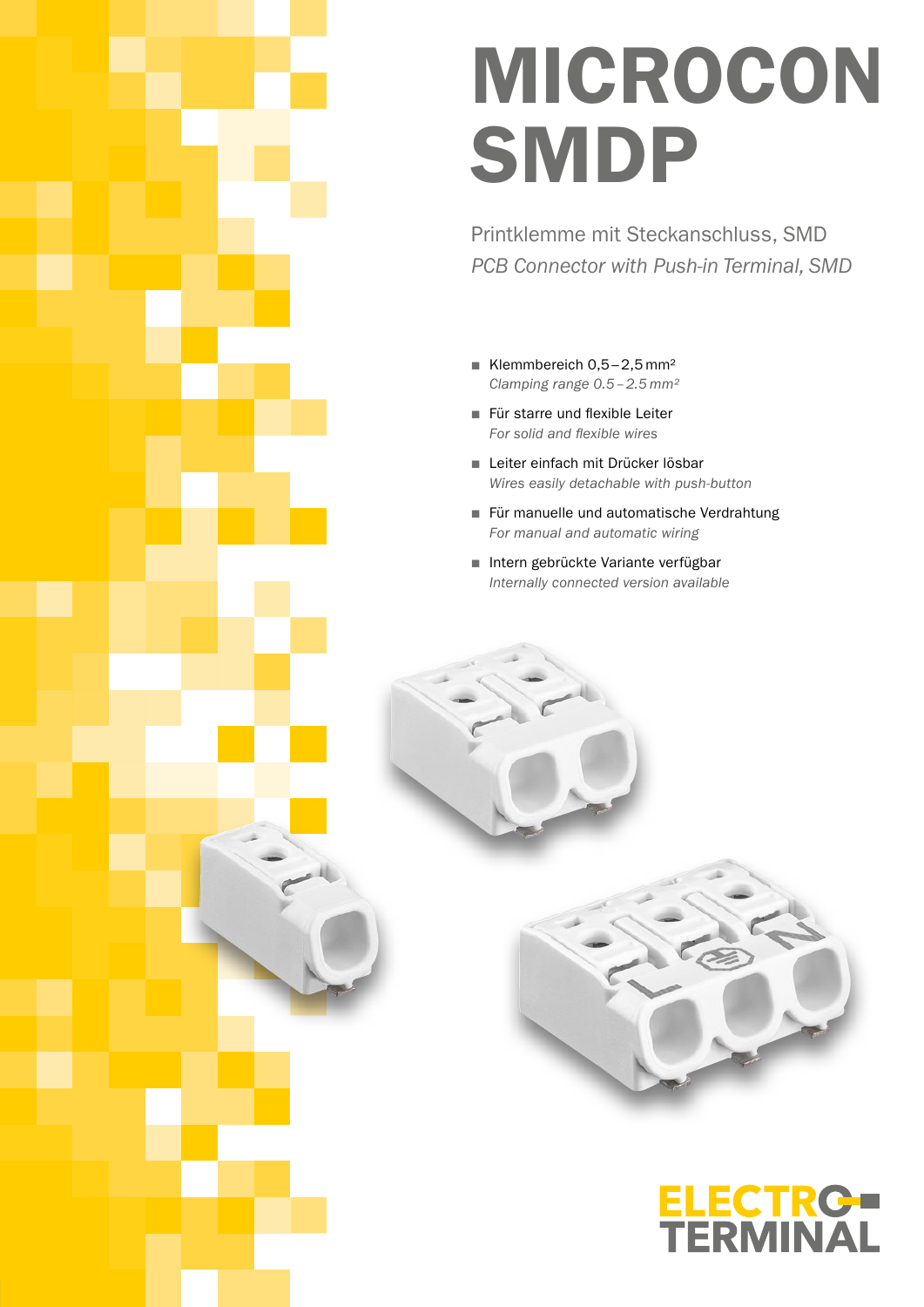## MICROCON SMDP



#### MICROCON SMDP - Unsere "Starke"

Printklemme mit Steckanschluss für die direkte Versorgung elektronischer Baugruppen in der Leuchte mit Netzspannung

#### Alle Vorteile auf einen Blick

- Klemmbereich  $0,5-2,5$  mm<sup>2</sup>
- Für starre und flexible Leiter
- Leiter einfach mit Drücker lösbar
- Für manuelle und automatische Verdrahtung
- Intern gebrückte Variante verfügbar
- Testöffnung auf der Oberseite
- Bedruckung verfügbar
- Lieferung in gegurteter Ausführung für automatische Bestückung

#### *MICROCON SMDP – Our "strong one"*

*PCB connector with push-in terminal for direct mains voltage supply to electronic PCBs within a lighting system*

#### *All advantages at a glance*

- *Clamping range 0.5 2.5 mm<sup>2</sup>*
- *For solid and flexible wires*
- Wires easily detachable with push-button
- *For manual and automatic wiring*
- *Internally connected version available*
- *Top-sided test opening provided*
- *Marking available*
- *Tape-on-reel packaging for automatic assembly*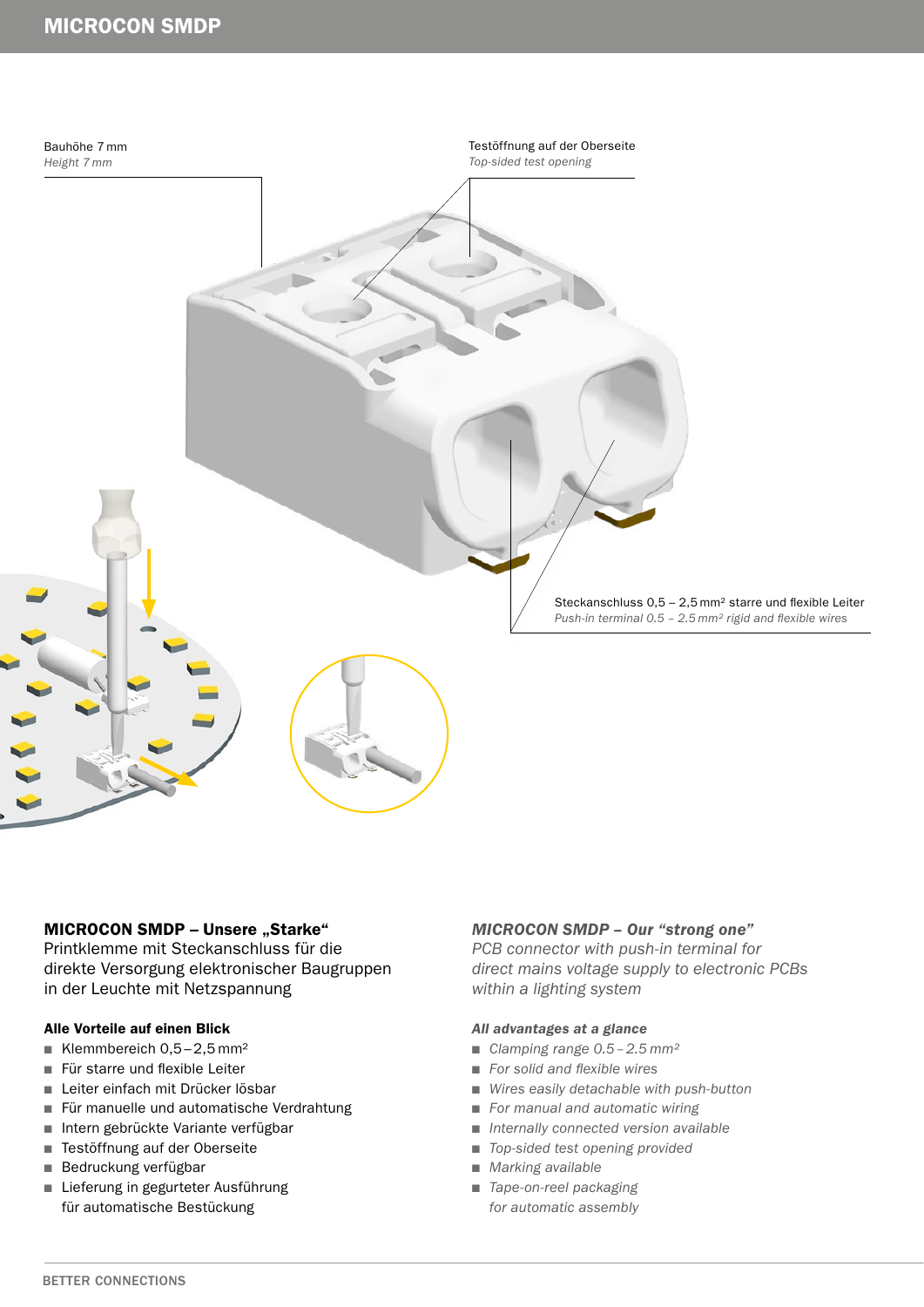| <b>Technische Daten</b>                    |                                                           |  |
|--------------------------------------------|-----------------------------------------------------------|--|
| Nennspannung                               | 1POL, 2C<br>500 V                                         |  |
|                                            | 2POL, 3POL<br>400 V                                       |  |
| Nennstrom                                  | 16A                                                       |  |
| Klemmbereich                               | $0.5 - 2.5$ mm <sup>2</sup><br>starre und flexible Leiter |  |
| Abisolierlänge                             | $9 + 1$ mm                                                |  |
| Obere Grenztemperatur (ULT)                | $105^{\circ}$ C                                           |  |
| Untere Grenztemperatur (LLT)               | $-40^{\circ}$ C                                           |  |
| Max. Umgebungstemperatur                   | T85                                                       |  |
| Bewegungsstoßspannung ( $U_{\text{imp}}$ ) | 2.5 kV                                                    |  |

| Ratings                              |                                                         |
|--------------------------------------|---------------------------------------------------------|
| Nominal voltage                      | 1POL, 2C<br>500 V                                       |
|                                      | 2POL, 3POL<br>400 V                                     |
| Nominal current                      | 16A                                                     |
| Clamping range                       | $0.5 - 2.5$ mm <sup>2</sup><br>rigid and flexible wires |
| Wire stripping length                | $9 + 1$ mm                                              |
| Upper limit temperature (ULT)        | $105^{\circ}$ C                                         |
| Lower limit temperature (LLT)        | $-40^{\circ}$ C                                         |
| Max. ambient temperature             | <b>T85</b>                                              |
| Impulse withstand voltage $(U_{im})$ | $2.5$ kV                                                |



Prüfzeichen | *Approvals*

MICROCON SMDP 1P: 600V, CU, AWG 14 (SOL/STR): 16A | CU, AWG 20 (SOL/STR): 6A MICROCON SMDP 2P: 320V, CU, AWG 14 (SOL/STR): 16A | CU, AWG 20 (SOL/STR): 6A WE RUICROCON SMUP 1P. 000 V, CU, AWG 14 (SOL/STR): 100, ANG 20 (SOL/STR): 6A MICROCON SMDP 3P: 320V, CU, AWG 14 (SOL/STR): 16A | CU, AWG 20 (SOL/STR): 6A

| <b>Type</b><br><b>Type</b> | Polzahl<br>No. of poles | Art. Nummer<br>Art. number | VPE Rolle / Stk.<br>Coil Packing/pcs. | <b>VPE Karton / Rollen</b><br>Box packing/coils | Netto Gewicht / Stk. in g<br>Net weight/pc. in g | Kart. Abmessungen<br>$L \times B \times H$ in mm<br><b>Box dimensions</b><br>$L \times W \times H$ in mm |
|----------------------------|-------------------------|----------------------------|---------------------------------------|-------------------------------------------------|--------------------------------------------------|----------------------------------------------------------------------------------------------------------|
| MICROCON SMDP              | 1P                      | 88168171                   | 720                                   | 10                                              | 0.9                                              | 340×340×320                                                                                              |
| MICROCON SMDP              | 2P                      | 88168172                   | 376                                   | 10                                              | 1,7                                              | $340\times340\times320$                                                                                  |
| MICROCON SMDP              | 3P                      | 88168173                   | 250                                   | 10                                              | 2.6                                              | $340\times340\times320$                                                                                  |
| MICROCON SMDP              | 2C                      | 88168174                   | 376                                   | 10                                              | 1,8                                              | $340\times340\times320$                                                                                  |

#### Verpackung: Blistergurt auf Rollen

*Packing: Taped on reel*





MCC SMDP 1P REEL MCC SMDP 2P REEL







MCC SMDP 3P REEL